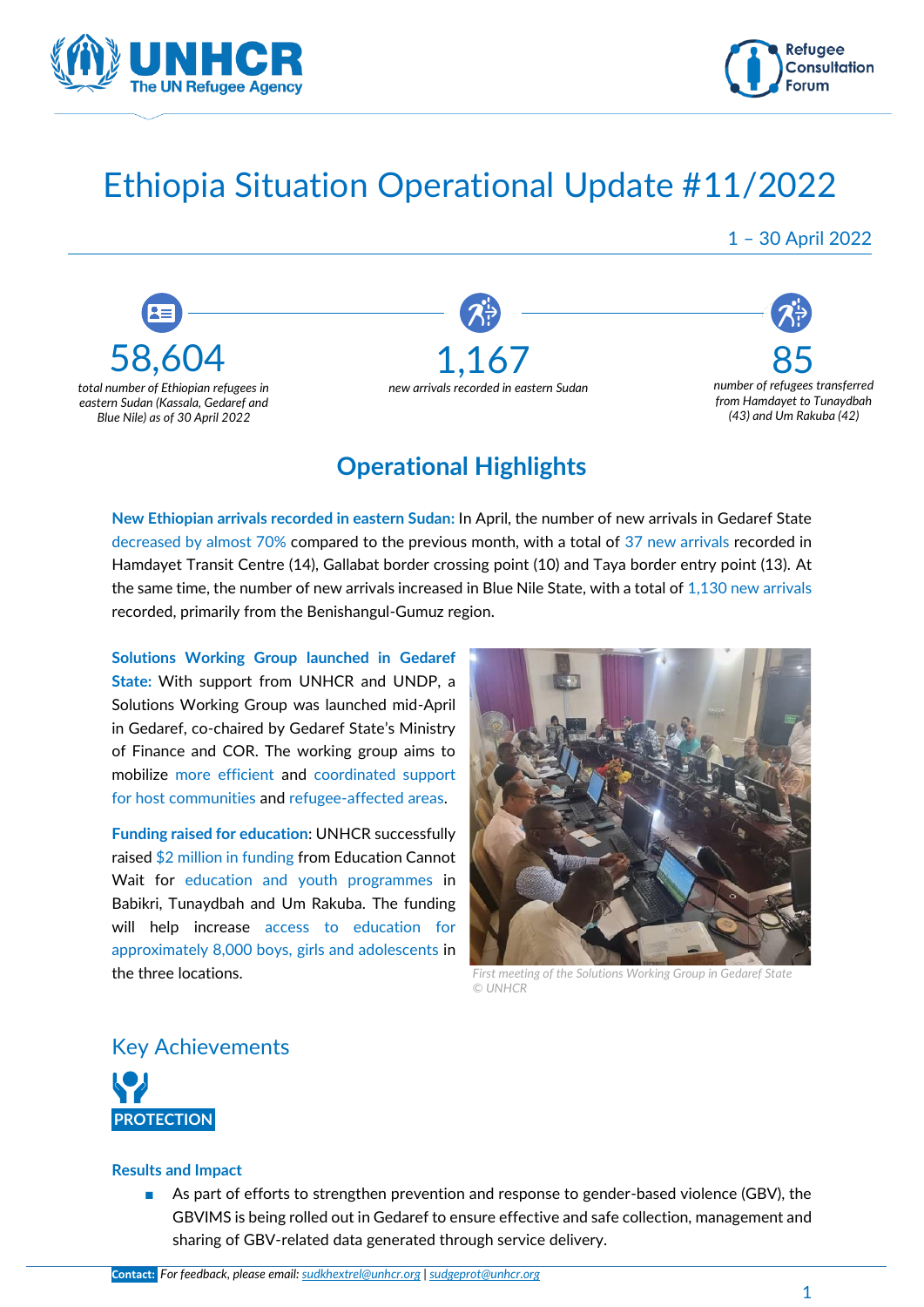



- With support from UNHCR and the Commissioner for Refugees (COR), Sudan's Civil Registry launched a birth registration exercise with the target of registering 2,000 children across all refugee-hosting locations in Gedaref State by end 2022. As part of the first phase of the exercise in April, the birth of 206 refugee children (107 female and 99 male) in Tunaydbah was recorded. A similar exercise will be conducted in Um Rakuba in May 2022. Birth registration is an important protection tool as it establishes a child's identity, prevents the child from becoming stateless and is essential for accessing basic services.
- A total of 85 refugees, including new arrivals were transferred from Hamdayet Transit Centre to Tunaydbah (43) and Um Rakuba (42). Upon arrival, all newly transferred were provided with hot meals, shelter and other essential assistance.
- UNHCR and COR, in collaboration with ALIGHT and DRC, launched a state-wide vulnerability assessment exercise aimed at improving data on persons with specific needs, assessment of protection risks and the provision of targeted assistance to this population. The exercise started in Babikri where over 70% of refugee households (446 households) have been assessed so far and will be undertaken in Tunaydbah and Um Rakuba next.
- UNHCR, in collaboration with SCCW and UNICEF, facilitated family tracing for five (5) unaccompanied and separated children who were transferred from Hamdayet Transit Centre and successfully reunited with their families in Tunaydbah.
- As part of efforts to enhance access of refugees to justice, UNHCR and Mutawinat provided a total of 189 refugees and asylum seekers (143 male and 46 female) with legal assistance including through conducting 26 visits to prisons and police stations and intervening in 39 legal proceedings before national courts and alternative dispute resolution mechanisms.

#### **Identified Needs and Remaining Gaps**

■ Efforts are underway to establish an effective coordination mechanism to harmonize child protection activities and interventions among all stakeholders involved.

# **HEALTH AND MENTAL HEALTH AND PSYCHOSOCIAL SUPPORT (MHPSS)**

#### **Results and Impact**

- UNHCR and its health partners, ALIGHT, PUI and ZOA adopted national standard operating procedures (SOPs) for secondary and tertiary referrals. In addition, the referral for nonemergency care to Khartoum, which had been halted since January 2022 pending the approval of the SOPs, has resumed.
- UNHCR held a refresher training on Integrated Refugee Health Information System (iRHIS) for 18 staff members of partner organizations, including ALIGHT, IRC, PUI, SFPA, UNICEF and ZOA. UNHCR plans to gradually roll out iRHIS in the health facilities across all refugee-hosting locations to improve consistency and accuracy of health-related information.

#### **Identified Needs and Remaining Gaps**

- Maintaining an adequate supply of medicine, including for non-communicable diseases remains a challenge. Procedural barriers to the importation of medicines as well as significant delivery delays is leading to increased risks of medicine shortage.
- Additional funding is required to scale up the capacity of CAFA health clinic to provide services to refugees and host community members in Camp 6.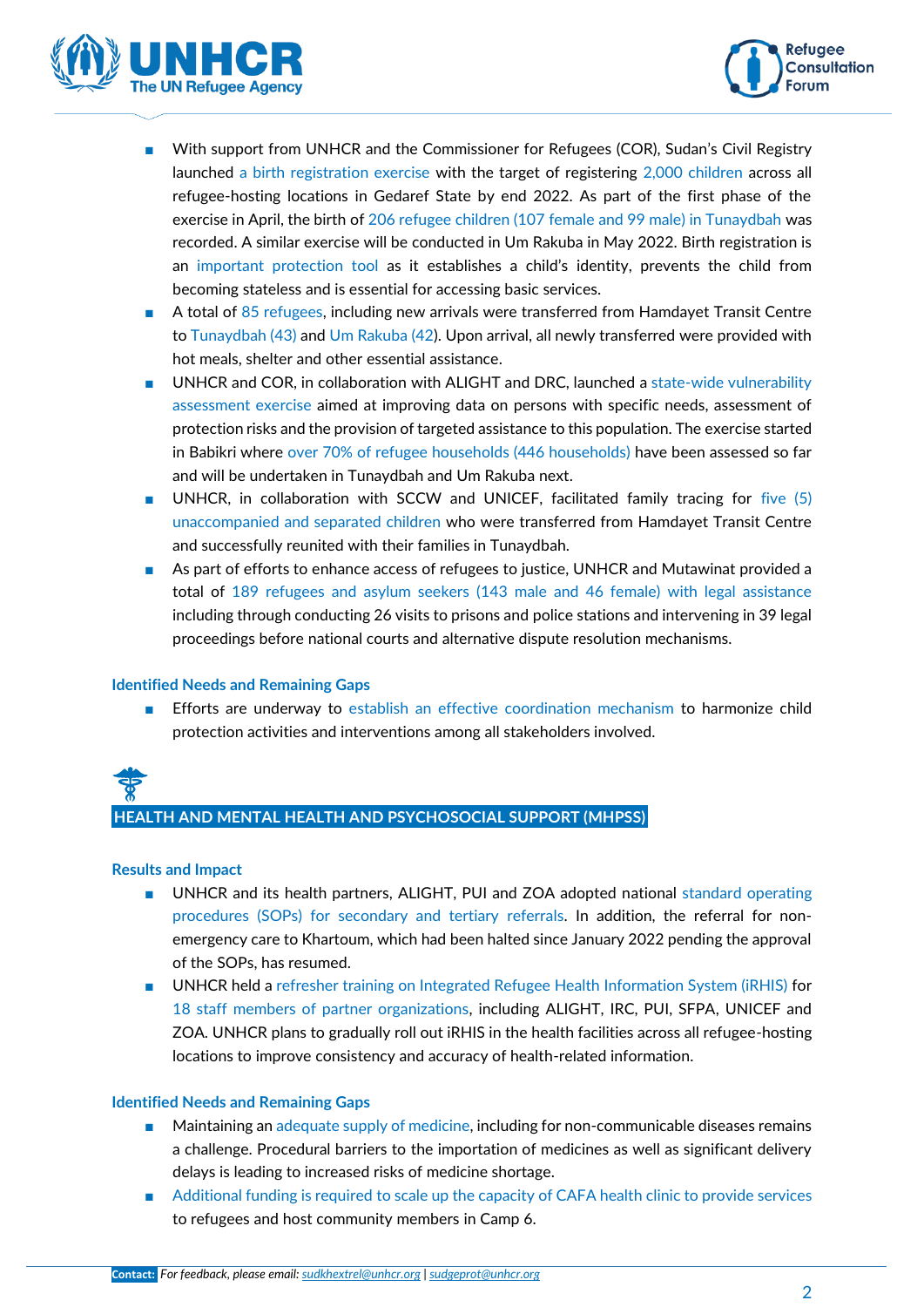



# **WATER AND SANITATION**

#### **Results and Impact**

- The water network in Um Rakuba has been commissioned in zones 2, 3 and 4, helping reduce water trucking to a minimum.
- The drilling of one (1) borehole in Babikri was completed. This will provide a sustainable water supply for the settlement once operational and obviate the need for seasonal wells and water trucking.
- In Tunaydbah, CARE constructed 400 household latrines, allowing the phaseout of communal latrines.
- In Camp 6, UNHCR built a total of 170 household (100) and communal (70) latrines.



*The drilling of a bore hole in Babikri © UNHCR*

#### **Identified Needs and Remaining Gaps**

- Additional funding is required to ensure that the number of household latrines constructed is parallel with the number of tukuls planned for 2022 in Babikri, Camp 6, Tunaydbah and Um Rakuba.
- Scaling up the water supply provision in Camp  $6$  is key to reducing competition for resources and promoting peaceful co-existence between refugee and host communities.



#### **Results and Impact**

- UNHCR, ACTED, Medair and NRC, commenced the construction of 365 tukuls in Babikri (100), Tunaydbah (65) and Um Rakuba (200) of the total 2,450 tukuls planned for 2022. To date, NRC has completed 1,000 tukuls in Um Rakuba while ACTED and Medair have constructed 607 in Tunaydbah.
- In April, UNHCR and NRC distributed 63 tents to refugees affected by extreme weather events in Tunaydbah and 65 tents to refugees impacted by the fire incidents in Um Rakuba.
- In Blue Nile State, UNHCR pitched 227 tents for the newly arrived refugee households.

#### **Identified Needs and Remaining Gaps**

■ Decreased availability of some raw materials and inflation in prices have affected the construction pace of tukuls.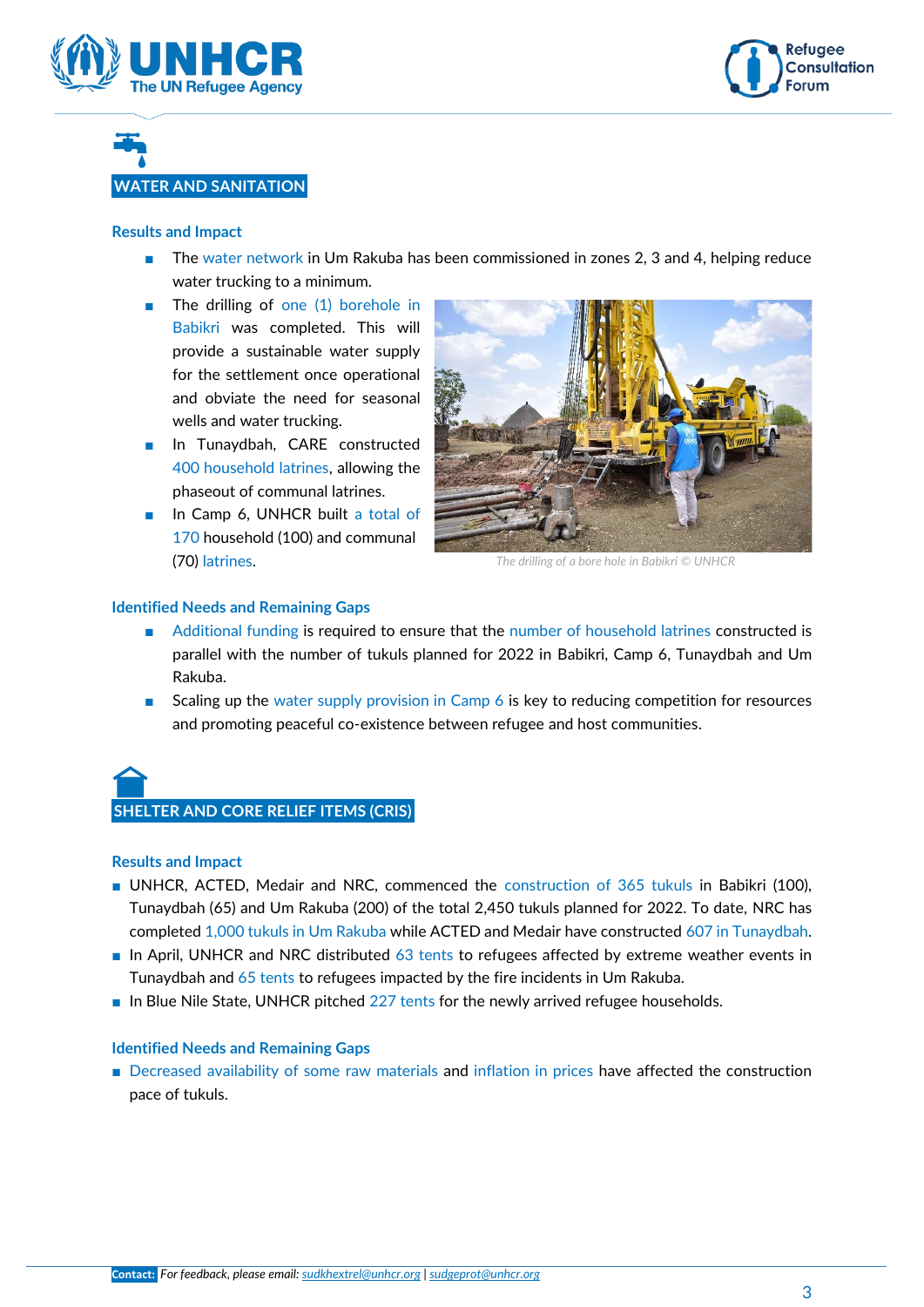



# **CAMP COORDINATION AND CAMP MANAGEMENT**

#### **Results and Impact**

■ In preparation for the rainy season, a total of 2,800 emergency shelter kits (ESKs) were distributed in Babikri (601) and Tunaydbah (2,199). This will be followed by the provision of 400 ESKs to refugee households in Um Rakuba. The ESKs enable refugees to strengthen their shelters to better withstand weather elements. In addition, UNHCR, DRC, Medair and NRC commenced the distribution of pre-disaster kits (PDKs), which include



*The distribution of ESKs in Babikri © UNHCR*

sandbags and steel wires in Babikri and Tunaydbah. So far, 4,100 of the targeted 9,229 households (over 40%) in Tunaydbah and 538 of the targeted 601 households (almost 90%) in Babikri have received the PDKs. An information campaign is underway to raise the awareness of refugees about rainy season preparations and provide them with guidance on how to use the sandbags and other tools to mitigate the impact of extreme weather on their tents and shelters. WFP started the rehabilitation of the road between El Fao and Tunaydbah, which had been flooded during the previous rainy season. In tandem, DRC completed the cleaning of roadside, secondary and tertiary drainages in Tunaydbah and Um Rakuba.

As part of fire prevention and mitigation measures, fire safety committees, comprised of refugee volunteers, were established in Um Rakuba and Tunaydbah. UNHCR, COR and DRC, in collaboration with Gedaref Fire Brigade, trained 62 committee members in Tunaydbah (42) and Um Rakuba (20) on fire prevention and response. Following the training, committee members received fire safety materials, including helmets, face masks and gloves. In addition, firefighting equipment, such as fire extinguishers, buckets, shovels and other tools have been placed in designated locations in each camp for the use of the fire safety committee in the event of a fire incident. The capacity building combined with the provision of equipment empowers refugees to help prevent, mitigate and provide an immediate response to any fire incidents in the camps while observing safety measures.



*Members of the fire committee helping extinguish a fire in Um Rakuba using the fire safety material © DRC*

#### **Identified Needs and Remaining Gaps**

The distribution of the remaining PDK items, namely axes and hoes to refugee households in Babikri, Tunaydbah and Um Rakuba is a priority.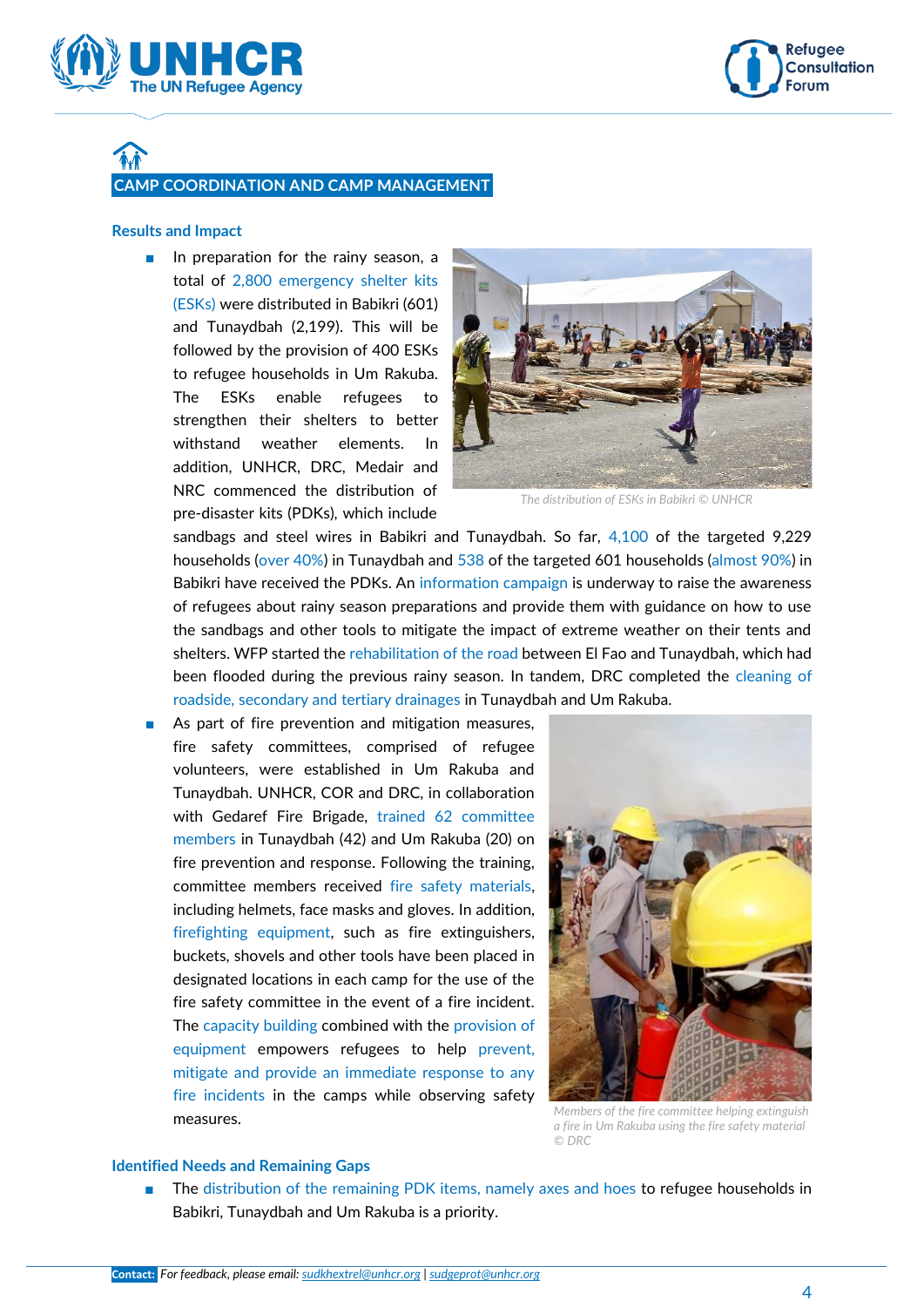



■ Additional funding and support are required to address gaps in preparations for the rainy season in all refugee-hosting locations, including the construction of additional drains and pedestrian bridges.

#### **COMMUNICATING WITH COMMUNITIES**

#### **Results and Impact**

■ As part of efforts to strengthen communication with communities and accountability to affected populations, UNHCR, COR and partners, including ACTED, ALIGHT, CARE, DRC, IRC, Medair, MSF, Mutawinat, NCA, NRC and PI held a series of integrated community meetings in Babikri, Tunaydbah and Village 8 with the participation of 935 individuals (430 female 505 male). This allowed community members to raise issues of concern with humanitarian actors and collectively discuss potential solutions. It



*Community meetings with refugees in block C and F in Tunaydbah © UNHCR*

also provided a forum to sensitize communities about feedback and complaint mechanisms as well as GBV and PSEA prevention and response measures among other issues.

#### **Identified Needs and Remaining Gaps**

UNHCR plans to organize similar integrated community meetings in Um Rakuba next.

#### **WORKING IN COORDINATION**

In response to the Ethiopia situation in eastern Sudan, UNHCR is working with authorities and partners to provide lifesaving assistance and protection to Ethiopian refugees and asylum seekers as well as host communities. UNHCR and COR co-chair the Inter-Agency Refugee Working Group (RWG), which meets on a bi-weekly basis, to strengthen coordination of the response. UNHCR also chairs the protection working group and co-chairs all sub-working groups but food security and livelihoods. In addition, UNHCR participates in thematic working group meetings on WaSH, Health and Education chaired by designated partners. Together, we work to provide refugees and others of concern the assistance and protection they need. Please consult the list of partners involved in the refugee response in Sudan and their activity areas at "[Partner Coverage, Who, Does What and Where \(3W\)](https://data2.unhcr.org/en/documents/details/90948) - National Level" which may be found on *[UNHCR Sudan data portal](https://data2.unhcr.org/en/country/sdn)*.